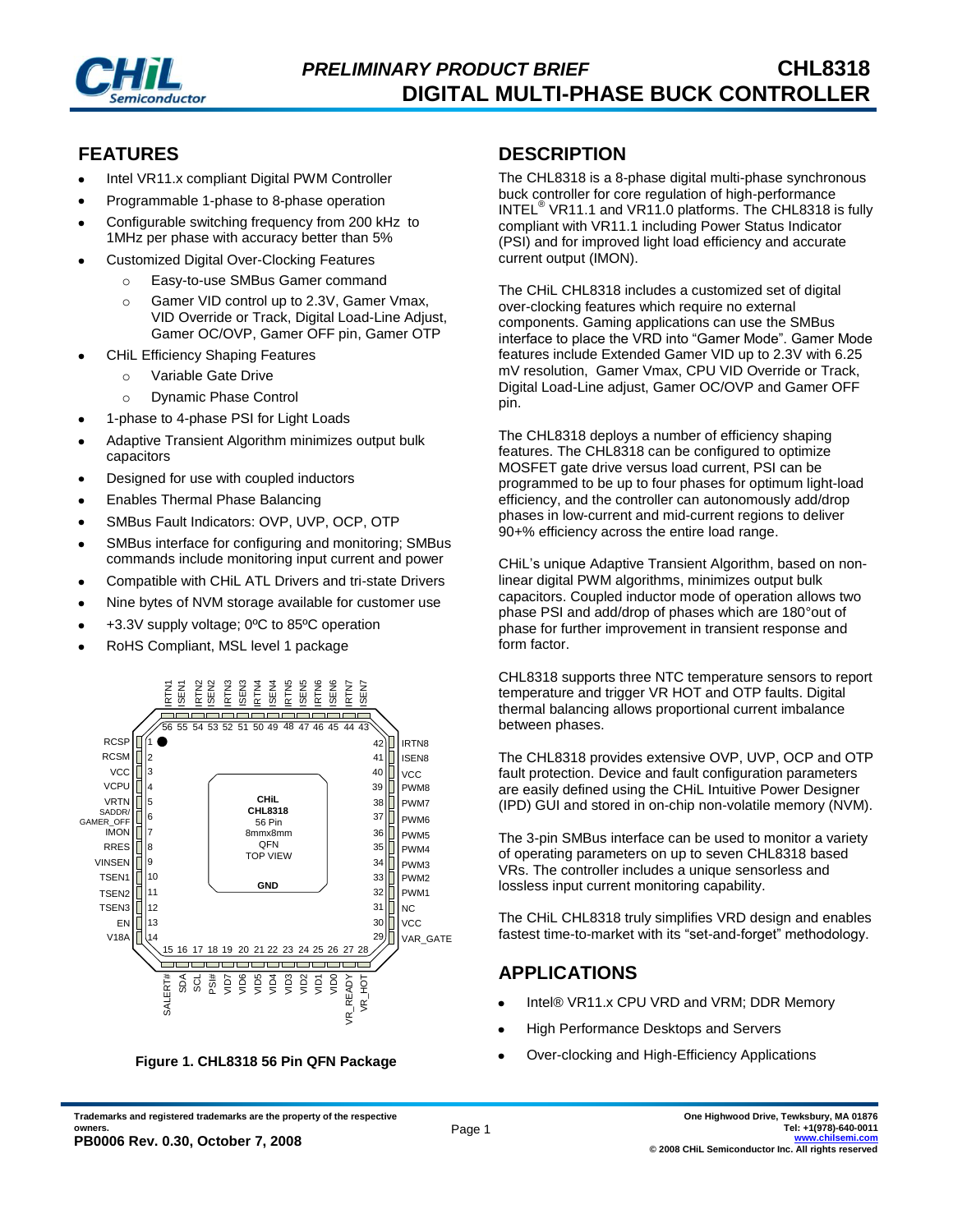

## **FUNCTIONAL BLOCK DIAGRAM**



**Figure 2. Functional Block Diagram**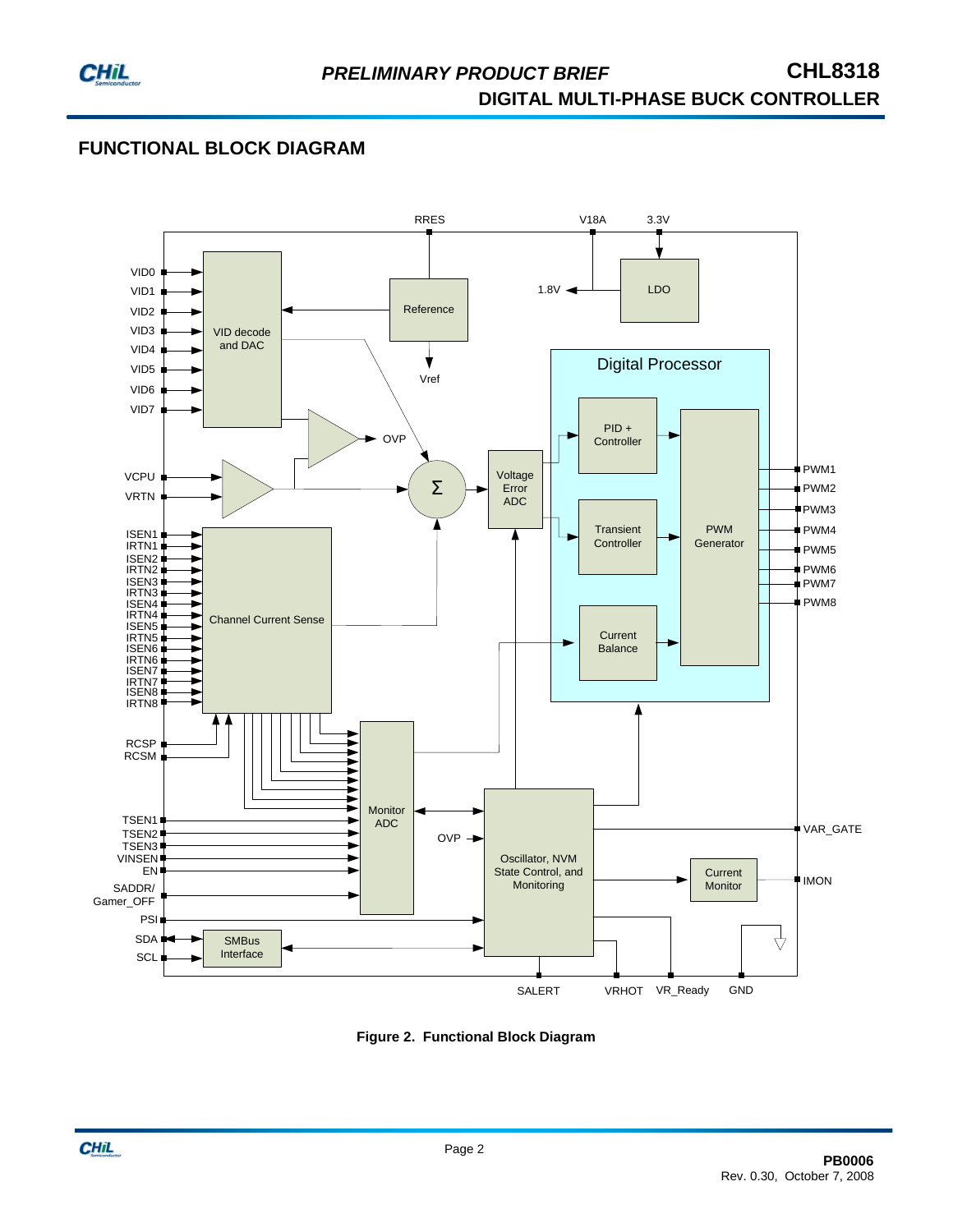

### **TYPICAL APPLICATIONS**



**Figure 3. 8-phase VRD using CHL8318 Controller and CHL8510 MOSFET drivers**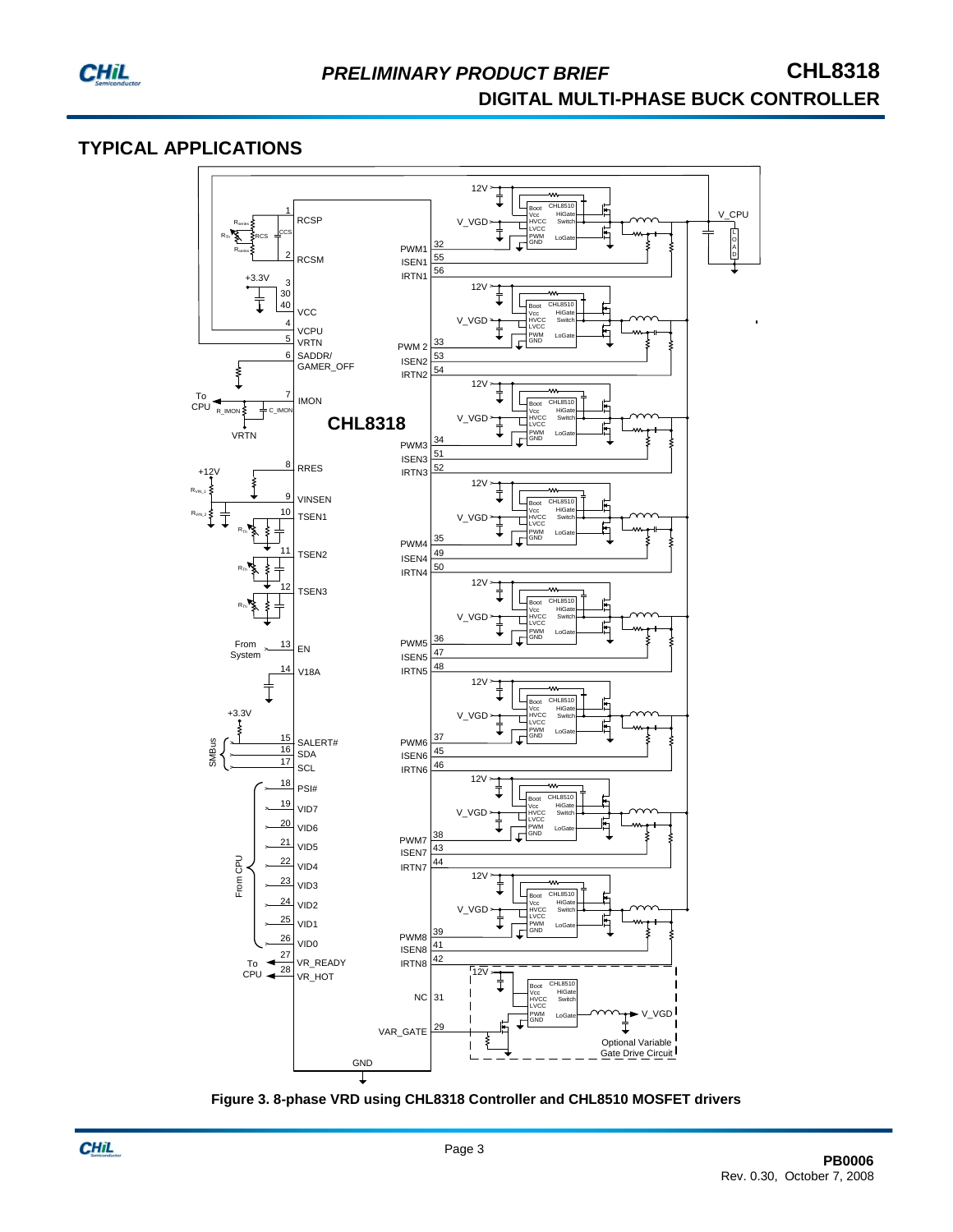

# **PRELIMINARY PRODUCT BRIEF CHL8318 DIGITAL MULTI-PHASE BUCK CONTROLLER**



**Figure 4. 8-phase VRD using CHL8318 Controller and CHL8510 MOSFET drivers with coupled Inductors**